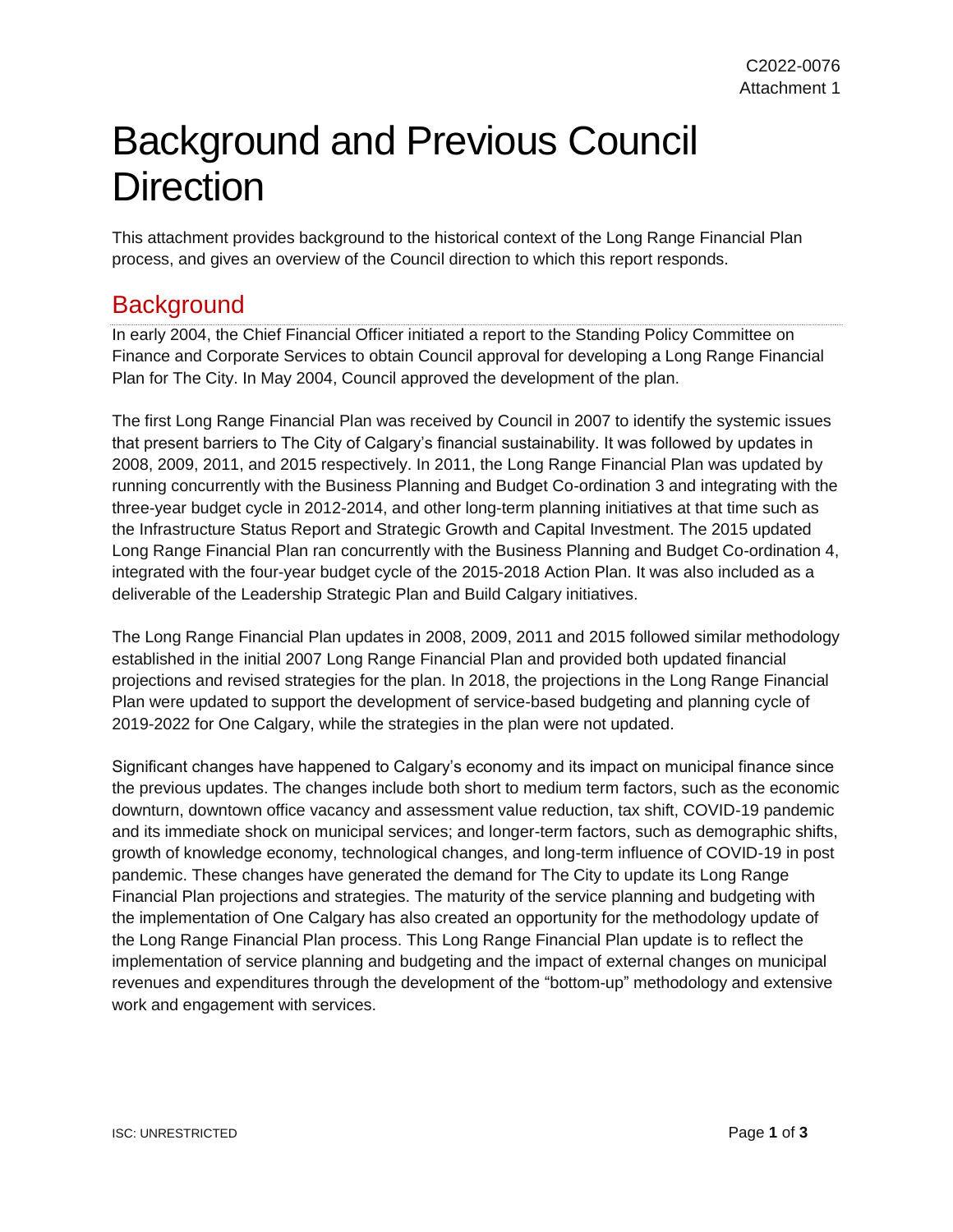## Previous Council Direction

| <b>DATE</b>       | <b>REPORT</b><br><b>NUMBER</b> | <b>DIRECTION/DESCRIPTION</b>                                                                                                                                                                                                                                                                                                                                                                                                                                                                                     |
|-------------------|--------------------------------|------------------------------------------------------------------------------------------------------------------------------------------------------------------------------------------------------------------------------------------------------------------------------------------------------------------------------------------------------------------------------------------------------------------------------------------------------------------------------------------------------------------|
| 2004 May 03       | FCS2004-30                     | Long Range Financial Plan<br>Council approved the development of a Long Range Financial<br>Plan for The City of Calgary.                                                                                                                                                                                                                                                                                                                                                                                         |
| 2004 September 13 | FCS2004-53                     | Long Range Financial Plan Project Update<br>Council approved that the Phase 1 report of the Long Range<br>Financial Plan be provided to the June 2005 Council meeting.                                                                                                                                                                                                                                                                                                                                           |
| 2005 June 13      | FCS2005-23                     | Long Range Financial Plan Project Update<br>Council approved deferral of the Phase 1 report on the Long<br>Range Financial Plan until early 2007.                                                                                                                                                                                                                                                                                                                                                                |
| 2007 March 14     | FCS2007-14                     | Calgary's First Long Range Financial Plan<br>Council approved the recommendations that:<br>1. Receive The City's first Long Range Financial Plan for<br>information;<br>2. Request that implementation of the financial strategies<br>identified in the Long Range Financial Plan be delivered in<br>upcoming three-year cycles; and<br>3. Request Administration to provide an updated Long Range<br>Financial Plan to Council in advance of the guideline setting<br>process for the 2009-2011 business cycle. |
| 2008 April 9      | FCS2008-12                     | Long Range Financial Plan 2008 Update<br>Council received the Long Range Financial Plan 2008 Update<br>for information and directed the Administration to bring the<br>next update prior to the business plan and budget adjustment<br>meeting in 2009 and prior to the guideline setting process for<br>the 2012-2014 business plan and budget cycle.                                                                                                                                                           |
| 2009 November 4   | FCS2009-46                     | Long Range Financial Plan 2009 Update for 2010-2019<br>Council received the Long Range Financial Plan 2009 Update<br>for information.                                                                                                                                                                                                                                                                                                                                                                            |
| 2011 November 9   | FCS2011-30                     | Long Range Financial Plan 2011 Update<br>Council received the Long Range Financial Plan 2011 Update<br>for information.                                                                                                                                                                                                                                                                                                                                                                                          |